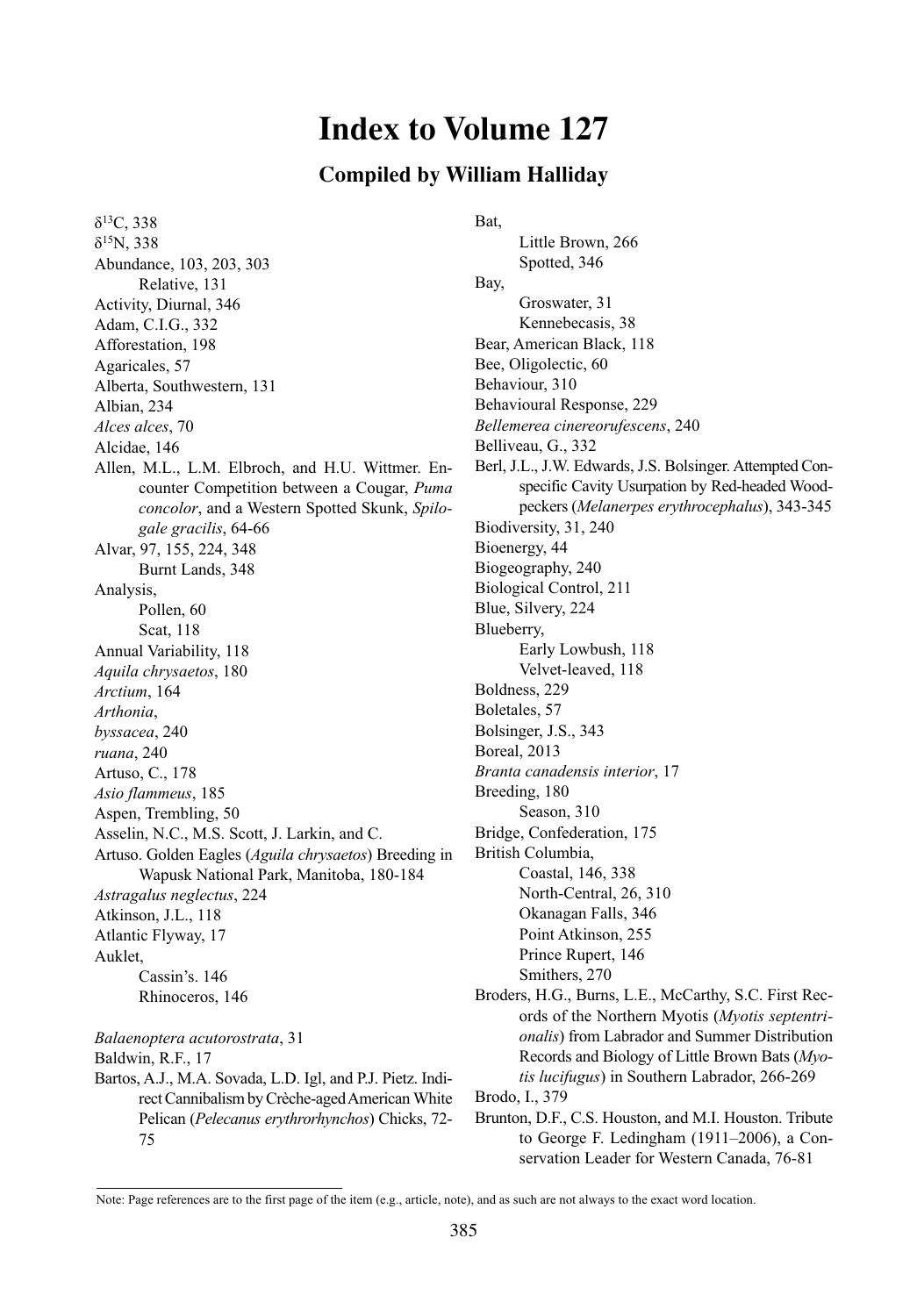*Chaenothecopsis pusiola*, 240 Chapleau Crown Game Preserve, 118

Chaulk, K.G., D. Michelin, M. Williams, and T. Wolfrey. Community-Based Observations of Marine

Buck, R.A., 185 Burdock, 164 Burns, L.E., 266 Burrows, 146 California, 64 Callaghan, C. Editor's Report for Volume 126 (2012), 201-202 Callaghan, C. Editorial: Young Scientists and Their Mentors, 274 Cameras, Trail, 310, 338 Campbell, J.A., Schröeder-Adams, C.J., Haggart, J.W., Drucken-Miller, P.S., Ryan, M.J., Zazula, G.D. First Records of a Plesiosaurian (Reptilia: Sauropterygia) and an Ichthyosaur (Reptilia: Ichthyosauria) from Yukon, Canada, 234-239 Canadian Forces Base Gagetown, 216 Canadian Herpetologist (TCH) 3(1), Spring 2013, 199 Canadian Herpetologist (TCH) 3(2), Fall 2013, 378 *Candelariella lutella*, 240 *Canis latrans*, 1 *latrans* × *lycaon*, 1 *lupus*, 1, 70 *lupus lycaon*, 1 *lycaon*, 1 Cannibalism, Indirect, 72 Capture, Probability, 131 Rate, 131 Carbon-13, 338 Catling, P.M. Can we Create Alvars or Fully Restore those Damaged?, 97-101 Catling, P.M. Ecological and Geographical Separation of Three Varieties of *Sporobolus vaginiflorus* (Poaceae) in Eastern Ontario, 155-163 Catling, P.M. The Cult of the Red Pine – a Useful Reference for the Over-Afforestation Period of Ontario, 198-199 Catling, P.M. Using Coefficients of Conservation and the Floristic Quality Index to Assess the Potential for Serious and Irreversible Damage to Plant Communities, 285-288 Catling, P.M., 348 Catling, P.M., Layberry, R.A. An Alvar Race of the *couperi* Subspecies of the Silvery Blue (*Glaucopsyche lygdamus couperi*) in Southeastern Ontario?, 224-228 Catling, P.M., *et al*. New and Noteworthy Records of Orthoptera and Allies in the Maritimes and the Îles-de-la-Madeleine, Quebec, 332-337 Cavity, Nest, 343 *Cerorhinca monocerata*, 146

Mammal Occurrences in Groswater Bay, Labrador, 31-37 *Chelydra serpentina*, 138 Chickadee, Black-capped, 164 *Chortophaga viridifasciata*, 332 Cipriani, J, 379 Clamouring, 138 Classification, 155 Climate, 103 Cognition, 229 Colony, 146 Competition, Intraspecific, 343 Encounter, 64 *Conocephalus brevipennis*, 332 Conservation, 76, 303 Coefficients of, 285 Copeland Forest Resource Management Area, 240 Cormorant, Double-crested, 203 *Corvus brachyrhynchos*, 229 Cougar, 64 County, Lanark, 348 Coyote, 1 Northeastern 1 Coywolf 1 Cranberry, Bog, 60 Highbush, 270 Large, 60 Creek, Bat Lake, 67 *Cresponea chloroconia*, 240 Cretaceous, Early, 234 Crow, American, 229 Crowley, S.M., D.P. Hodder, K.W. Larsen. Canada

Lynx (*Lynx canadensis*) Detection and Behaviour Using Remote Cameras during the Breeding Season, 310-318 *Cygnus buccinator*, 138

Damage, Serious and Irreversible, 285

Daust, K. Impact of the Rust *Puccinia linkii* on Highbush Cranberry, *Viburnum edule*, near Smithers, British Columbia, 270-273

*Diadegma insulare*, 211 *Delphinapterus leucas*, 31 Den, 178 Density, 303

Detection, 216, 310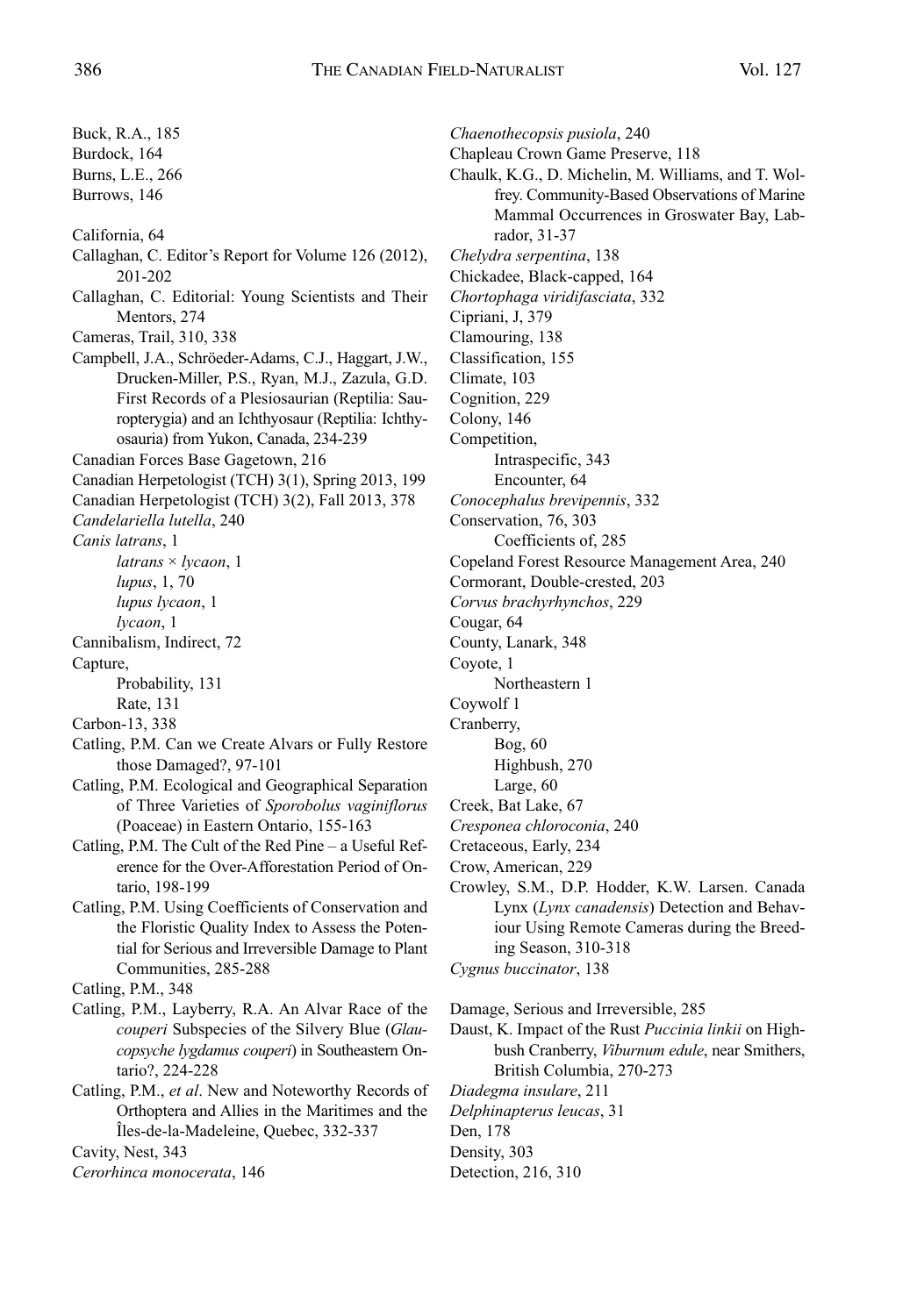Forbes,

Foraging, 67, 118, 164

Glen, 216 Graham, 216

Diet, 118 Distribution, 155, 224, 262 Pleistocene, 138 Disturbance, 285 Domestic dog, 1 *Doru taeniatum*, 332 Doucet, D., 332 Dubruiel, A., J.E. Woodford, and D.M. MacFarland. Documentation of Infanticide in American Marten (*Martes americana*), 178-179 Duetting, 138 Dr. J. Rogers Bider 1932-2013, 200 Drucken-Miller, P.S., 234 Eagle, Golden, 180 Ecology, 155, 224 Feeding, 118 Road, 229 Wintering, 17 Ecological Integrity, 97 Editor's Report for Volume 126 (2012), 201-202 Editorial, 274 Edwards, J.W., 343 Eider, Common, 175 Elaphomyces, 57 Elasmosaurid, 234 Elbroch, L.M., 64 *Empidonax*, *flaviventris*, 164 *minimus*, 164 Encroachment, 50 Entanglement, 164 Epstein, M., 17 Estuary, 38 *Euderma maculatum*, 346 *Eurycea bislineata*, 67 Excavation, 26 Fairweather, A.D., 332 Fecal Pellet, 26 Fescue, 50 Fidelity, Home Site, 255 Fire Suppression, 50 Fish, Marine, 38 Flanagan, M., Roy-McDougall, V., Forbes, G., Forbes, G. Survey Methodology for the Detection of Wood Turtles (*Glyptemys insculpta*), 216-223 Florida, 229 Floristic Quality Index, 285 Flycatcher, Least, 164 Yellow-bellied, 164 Food Habits, 118

Forest, Boreal, 118 Carolinian, 103 John Prince Research, 26, 310 *Forficula auricularia*, 332 Formation, Arctic Red, 234 Garbutt, 234 Frid, A., 255 Fungi, Hypogeous, 57 Garbary, D.J., N.M. Hill, A.G. Miller. Invasion of *Rosa rugosa* (Rugosa Rose) into Coastal Plant Communities of Brier Island, Nova Scotia, 319-331 Gautieria, 57 Geophagy, 26 *Geothlypis trichas*, 164 Giles, M.M, P.G.R. Jodice, R.F. Baldwin, J.D. Stanton, and M. Epstein. Spring Migratory Pathways and Migration Chronology of Canada Geese (*Branta canadensis interior*) Wintering at the Santee National Wildlife Refuge, South Carolina, 17-25 Gillespie, L. A Tribute to Laurie Lynn Consaul, 1960-2012, 352-357 Glaciation, Wisconsin, 138 Glacier, Yellowstone, 138 *Glaucopsyche*, *lygdamus*, 224 *lygdamus couperi*, 224 *lygdamus lygdamus*, 224 Glickman, B.W., 146 *Glyptemys insculpta*, 216 Goldfinch, American, 164 Goose, Canada, 17 Giant, 18 Greater Snow, 24 Interior, 17 Granite Barren, 155 Grassland, 50 Guedo, D.D., and E.G. Lamb. Prescribed Burning Has Limited Long-Term Effectiveness in Controlling Trembling Aspen (*Populus tremuloides*) Encroachment into Fescue Grassland in Prince Albert National Park, 50-56 Gull, Herring, 203 Ring-billed, 203 *Gulo gulo*, 338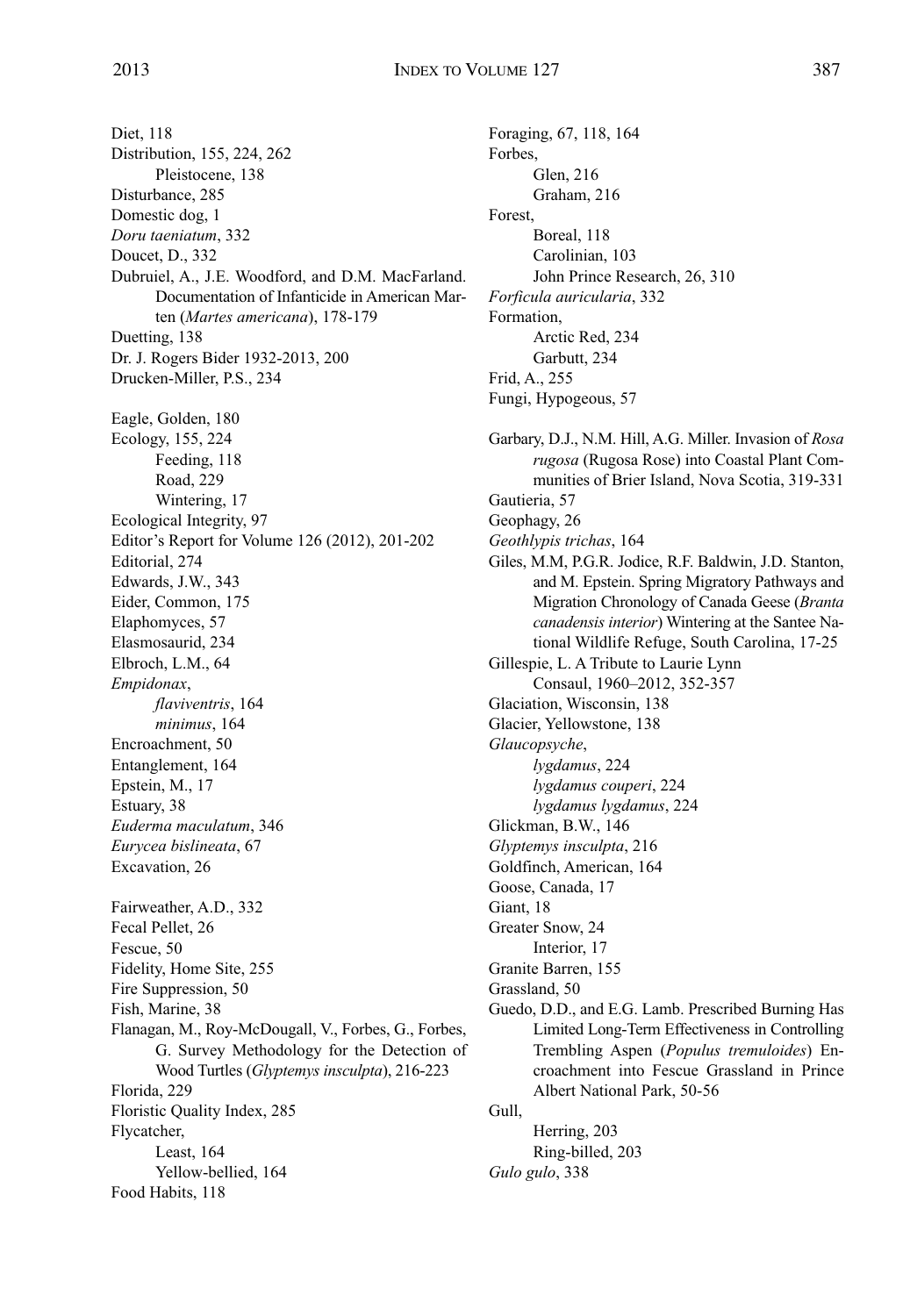Habitats, Coastal, 319

- Hager, H.A., and F.E.C. Steward. Suspected Selective Herbivory of Bioenergy Grasses by Meadow Voles (*Microtus pennsylvanicus*), 44-49
- Haggart, J.W., 234
- Hanrahan, C., 379
- Haplotaxida, 103
- Hare, Snowshoe, 26
- Harris, I.W.E. The Response of Invertebrate Populations in Three Undisturbed Soils in Southwestern Ontario, Canada, to Variations in Local Soil Properties, Seasonal Changes, and Climate, 103- 117
- Herbivory, 44
- Hill, N.M., 319
- Historical Activity, 146
- Hodder, D.P., 26, 310
- Hornbeck, G.E., and D. Soprovich. Relative Abundance of the Prairie Long-tailed Weasel (*Mustela frenata longicauda*) in Southwestern Alberta, 131-137

Horsman, M.L., 175

Houston, C.S., 76

- M.I., 76 Hudson Bay, 262 Hunting, 70
- Hutchinson, L.J., 57 Hybridization, 1
- Hymenogaster, 57
- Hysterangium, 57

*Ichthyomyzon unicuspis*, 262 Ichthyosaur, 234 Identification, 155 Igl, L.D., 72 Infanticide, 178 Injuries, 138 Intolerant, 285 Inuit, 31 Invasion(s), 44 Plant, 319 Invasive Species, 211 Invertebrates, Micro-, 103 Iron, 26 Irwin (Ernie) Brodo awarded an Honorary Degree by Carleton University, 200 Island(s), Banks, 185 Brier, 319 Cape Breton, 332 Lucy, 146 Prince Edward Island, 175, 332

Princess Royal, 338 Rankine, 146 Île, d'Entrée, 332 -de-la-Madeleine, 332 Isotope(s), 338 Stable, 146 Jackrabbitt, Black-tailed, 26 Jodice, P.G.R., 17 Jung, T.S. Attempted Predation of a Diurnally Active Spotted Bat (*Euderma maculatum*) by a Belted Kingfisher (*Megaceryle alcyon*), 343-347 Kennedy, A.C., 175 Kingfisher, Belted, 346 Kinglet, Golden-crowned, 164 Ruby-crowned, 164 Kits, 178 Kleptoparasitism, 64 Labrador, 31, 266 Ladies'-tresses, Great Plains, 348 Lake, Amisk, 203 Appalachian-Great Athapapuskow, 203 Bitter, 72 Chase, 72 Cormorant, 203 First Cranberry, 203 Goose, 203 Melville, 31 Otter, 203 Rocky, 203 Schist, 203 Simonhouse, 203 Secondary Cranberry, 203 Vaseux, 346 White, 203 Lamb, E.G., 50 Lamprey, Silver, 262 Larkin, J., 180 Larsen, K.W., 310 *Larus*, *argentatus*, 203 *delawarensis*, 203 Lawrence, N.A., 185 Layberry, R.A., 224

Learning, 229

*Lecidea sarcogynoides*, 240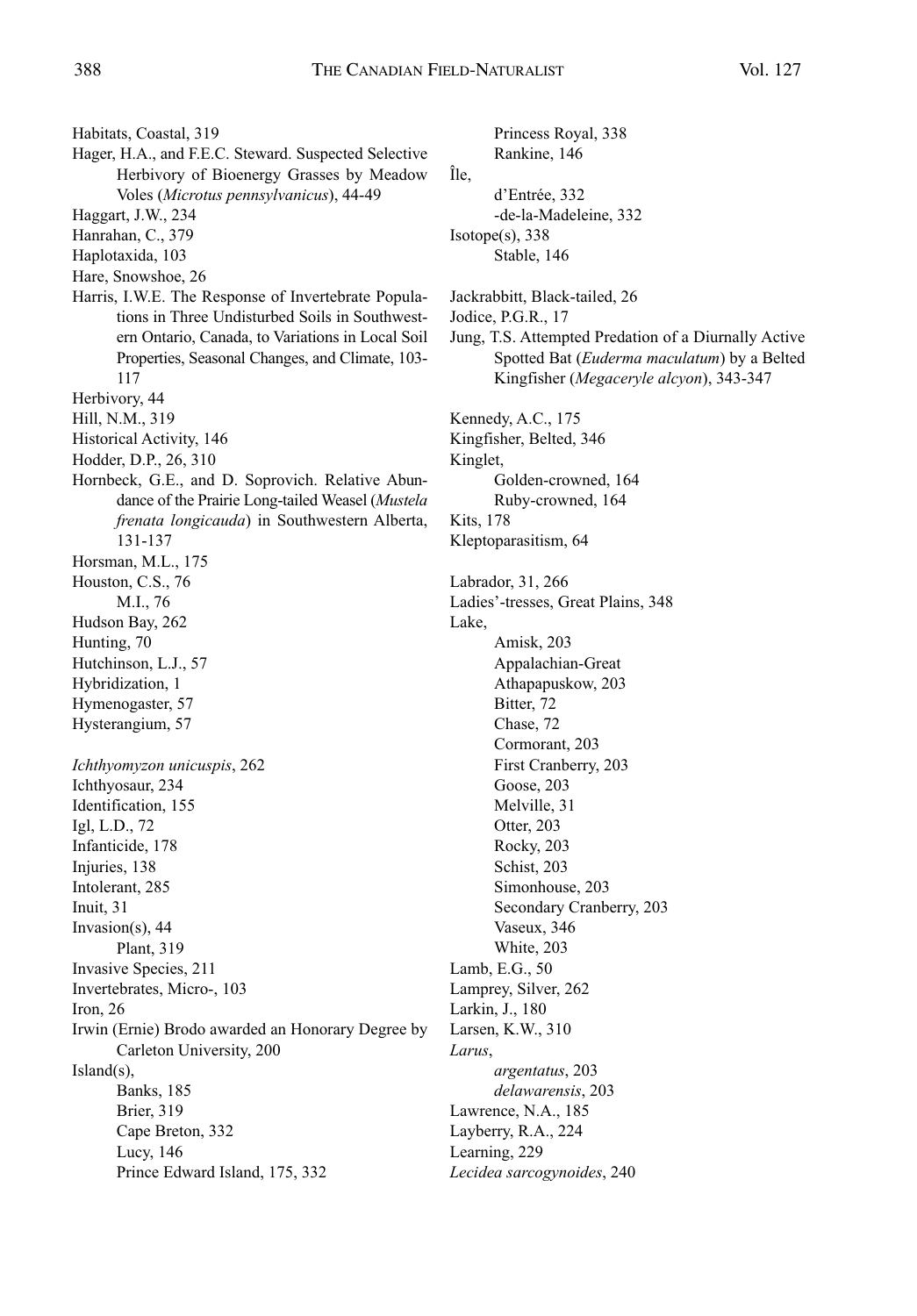LeGros, D.L. Plant Climbing in the Northern Two-lined Salamander, *Eurycea bislineata*, in Algonquin Provincial Park, Ontario, 67-69 Lendemer, J.C., 240 *Lepus americanus*, 26 californicus, 26 timidus, 26 Leucangium, 57 Lion, Mountain, 64 Live Trapping, 57, 131 Lumsden, H.G. Trumpeter Swam (*Cygnus buccinators*) Behaviour, Interactions with Snapping Turtles (*Chelydra serpentina*), and Their Pleistocene History, 138-145 Lynx, Canada, 310 *Lynx canadensis*, 310 MacFarland, D.M., 178 MacKenzie, A., 379 MacKinnon, C.M., A.C. Kennedy, and M.L. Horsman. The Flight of Common Eiders, *Somateria mollisima*, in Northumberland Strait Interruped by the Confederation Bridge, New Brunswick – Prince Edward Island, 175-177 Malloch, D., 332 Mammal, Marine, 31 Management, Sustainable Forest, 240 Manitoba, 262 Northeastern, 180 West-central, 203 Winnipeg, 164 Manitoba Government Introduces North America's First Ecosystem Protection Legislation, 200 *Margaritifera margaritifera*, 303 Maritimes, 332 Marliave, J., Frid, A., Welch, D.W., Porter, A.D. Home Site Fidelity in Black Rockfish, Sebastes mel-

anops, Reintroduced into a Fjord Environment, 255-261

Marten, American, 178

*Martes americana*, 178

- McAlpine, D.F. The Ocean Pout, *Zoarces americanus*, and the Ocean Sunfish, *Mola mola*: Additions to the Marine Ichthyofauna of the Lower Saint John River System, New Brunswick, with a Summary of Marine Fish Reported from the Estuary, 38-43
- McAlpine, D.F., 303, 332
- McCarthy, S.C., 266
- McGehee, S., 146
- McMullen, R.T., Lendemer, J.C. Lichen Biodiversity

and Conservation Status in the Copeland Forest Resources Management Area: A Lichen-Rich Second-Growth Forest in Southern Ontario, 240- 254 Mech, L.D., and M.E. Nelson. Age Structure of Moose (*Alces alces*) Killed by Gray Wolves (*Canis lupus*) in Northeastern Minnesota, 1967–2011, 70-71 *Megaceryle alcyon*, 346 *Melanerpes erythrocephalus*, 343 *Melanitta Americana*, 175 *Melanoplus*, *madeleineae*, 332 *punctulatus*, 332 *stonei*, 332 *Metrioptera roeselii*, 332 Michelin, D., 31 Minnesota, Northeastern, 70 *Microtus*,131 *pennsylvanicus*, 44 *Microplitis plutellae*, 211 Migration, 17, 164, 175 Milk-vetch, Neglected, 224 Miller, A.G., 319 Minutes of the 134<sup>th</sup> Annual Business Meeting of The Ottawa Field-Naturalists'Club January 15, 2013, 289-302 *Miscanthus*, × *giganteus*, 44 × *giganteus* 'Illinois', 44 × *giganteus* 'Nagara', 44 × *giganteus* 'Amuri', 44 Mobbing Behaviour, 138 *Mola mola*, 38 Monitoring, 216 Moose, 70 Mortality, Accidental, 164 Moth, Diamondback, 211 Mouse, Deer, 131 Movement, Animal, 255 Habitat Effects on, 255 Mukherjee, S., Ray-Mukherjee, J., Sarabia, R. Behaviour of American Crows (*Corvus brachyrhynchos*) when Encountering an Oncoming Vehicle, 229-233 Munkittrick, K.R., 303 Mussel, Freshwater Pearl, 303 Mussels, Freshwater, 303 *Mustela frenata longicauda*, 131 Mycophagy, 57 Myotis, Northern, 266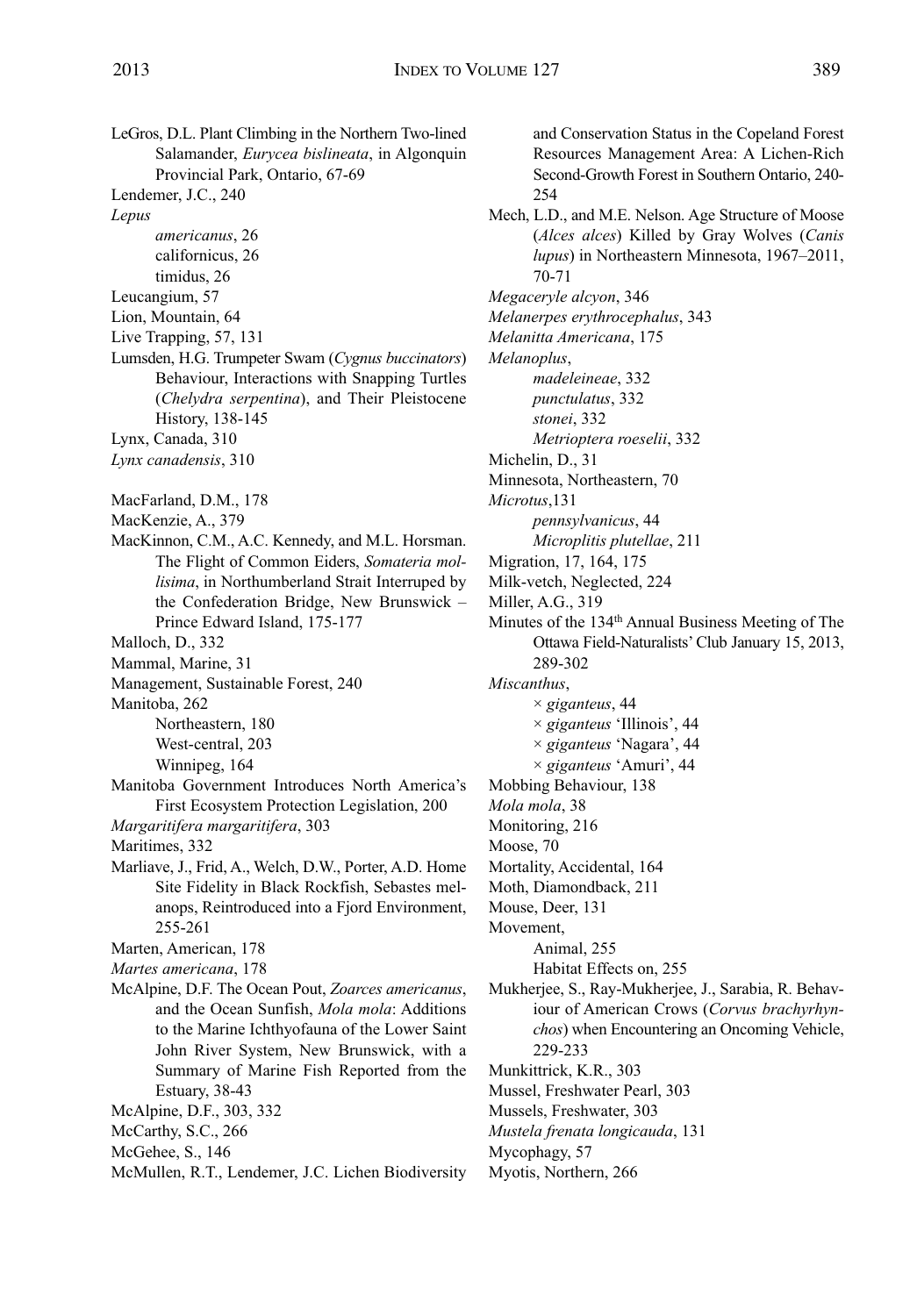*Myotis*, *lucifugus*, 266 *septentrionalis*, 266 National Forest, Chequamegon-Nicolet, 178 Mendocino, 64 Superior, 70 National Park, Aulavik, 185 Everglades, 229 Grasslands, 77, 78 Prince Albert, 50 Wapusk, 180 National Wildlife Area, Cape Jourimain, 175 National Wildlife Refuge, Chase Lake, 72 Santee, 17 Nelson, M.E., 70 Nest(s), 180, 185 New Brunswick, 38, 175, 216, 303, 332 New York, Watertown, 343 Newfoundland, 266 Nitrogen, -15, 338 Percentage, 146 Non-invasive, 310 North Dakota, Central, 72 North America, Northeastern, 1 Northwest Territories, Banks Island, 185 Nova Scotia, 332 Bay of Fundy, 319 Obbard, M.E., 118 *Oncorhynchus* spp., 338 Ontario, 70, 240 Aurora, 138 Braeside, 224 Chapleau, 118 Eastern, 155, 348 Guelph, 44 Lambton County, 103 Northern, 118 Northwestern, 57 Southern, 224 Southwestern, 103 Ontario Ministry of Natural Resources, 198 *Orchelimum gladiator*, 332 *Oreothlypis*, *celata*, 164 *peregrina*, 164 *ruficapilla*, 164 Ottawa, District, 348 Valley, 198, 224

Ottawa Field-Naturalists' Club Awards for 2012, Presented April 2013, 379-384 Ottawa Field-Naturalists' Club Minutes of the 134<sup>th</sup> Annual Business Meeting, 289-302 Owl, Short-eared, 185 *Pachyphiale fagicola*, 240 *Pagophilus groenlandicus*, 31 *Panicum virgatum*, 44 Parasitoids, 211 Parturition, 266 Pathogen, Foliar, 270 Payette, A. First Record of the Bee *Melitta americana* (Smith) (Hymenoptera: Melittdae) for Quebec and Canada, 60-63 Pearlshell, Eastern, 303 *Pelecanus erythrorhynchos*, 72 Pelican, American White, 72 *Peromyscus maniculatus*, 131 Pezizales, 57 *Phalacrocorax auritus*, 203 *Phlyctis speirea*, 240 *Phocoena phocoena*, 31 *Picea sitchensis*, 146 *Picoides pubescens*. 164 Pine, Red, 198 *Pinus resinosa*, 198 Pietz, P.J., 72 *Placynthiella uliginosa*, 240 Plains, Northern, 72 Plant(s), 285 Alien, 164 Climbing, 67 Food, 224 Host, 224 Plesiosaurian, 234 *Plutella xylostella*, 211 Poaceae, 155 *Poecile atricapillus*, 164 Pollinator, Native, 60 Population, Atlantic, 17 Disjunct, 348 Southern James Bay, 17 *Populus tremuloides*, 50 Porpoise, Harbour, 31 Porter, A.D., 255 Pout, Ocean, 38 Prairie, Fescue, 50 Predation, 70, 138, 346 Prescribed Burning, 50 Protection, 97 Provincial Park, Algonquin, 67 *Ptychoramphus aleuticus*, 146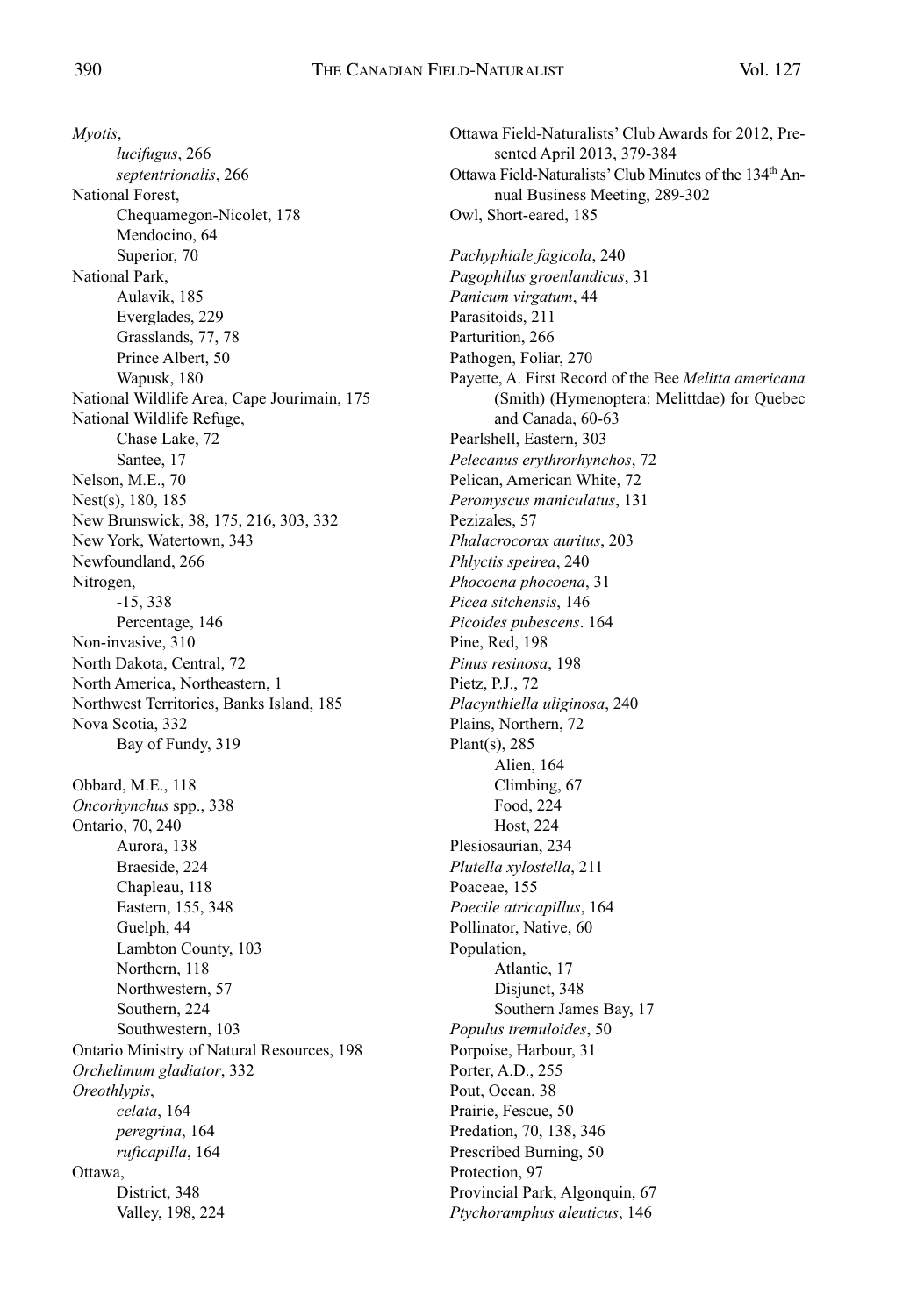*Puccinia linkii*, 270 *Puma concolor*, 64 *Pusa hispida*, 31

Quarry, 97 Quebec, 60, 332 Rabbit, New Zealand White, 26 Range, 180, 262 Expansion, 185 Extension, 60, 348

- Ray-Mukherjee, J., 229
- Rea, R.V., C.L. Stumpf, and D.P. Hodder. Visitations by Snowshoe Hares (*Lepus americanus*) to and Possible Geophagy of Materials from an Iron-Rich Excavation in North-Central British Columbia, 26-30
- Records, New, 332
- Recruitment, 303
- Reddoch, J.M., P.M. Catling, A.H. Reddoch. Great Plains Ladies'-tresses, *Spiranthes magnicamporum*: Disjunct in Eastern Ontario and a New Orchid Species for the Ottawa District and Lanark County, 348-351
- Reddoch, A.H., 348
- Region, Great Lakes, 97

*Regulus*,

*calendula*, 164

- *satrapa*, 164
- Rehabilitation, 97
- Reimchen, T.E., S. McGehee, and B.W. Glickman. Tree Ring Growth and Stable Isotopes as Potential Indicators of Historical Seabird Activities on Forested Islands in Coastal British Columbia, 146-154

Reintroductions, Animal, 255

Reptile, Marine, 234

Reservoir,

Pine Coulee, 131

- Twin Valley, 131
- Restoration, 97
	- Ecological, 255
- Revisions to the OFNC Constitution and By-Laws, 288
- Richness, 103
- River,
	- Kennebecasis, 38, 303
- Saint John, 38
- Rockfish, Black, 255
- *Roeseliana roeselii*, 332
- Romain, D.A., M.E. Obbard, and J.L. Atkinson. Temporal Variation in Food Habits of the American Black Bear (*Ursus americanus*) in the Boreal Forest of Northern Ontario, 118-130

*Rosa rugosa*, 319 Rose, Rugosa, 319 Roy-McDougall, 216 Rust, 270 Effect of, 270 Ryan, M.J., 234 Sabine, D.L., 332 Salamander, Northern Two-Lined, 67 Salmon, 338 Sarabia, R., 229 Saskatchewan, 50 East-central, 203 Satellite telemetry, 17 Scavenging, Conspecific, 72 Schröeder-Adams, C.J., 234 Scoter, Black, 175 Scott, M.S., 180 Sciuridae, 57 *Scudderia, furcate*, 332 *pistillata*, 332 Sea, Western Interior, 234 Seaducks, 175 Seal, 31 Harp, 31 Ringed, 31 Seasonal Effect, 103 *Sebastes melanops*, 240 Self-Organization, 103 *Setophaga*, *coronate*, 164 *magnolia*, 164 Shardlow, T.F. Isotopic Evidence of Salmon, *Oncorhynchus* spp., in the Diet of the Wolverine, *Gulo gulo*, on Princess Royal Island, British Columbia, 338-342 Shrew, 131 Site, Nesting, 60 Stopover, 17 Skunk, Western Spotted, 64 Smith, C.M., N.A. Lawrence, and R.A. Buck. First Nesting Records for the Short-eared Owl, *Asio flammeus*, on Banks Island, Northwest Territories: Evidence of Range Expansion to Arctic Islands in Canada, 185-188 Soil, 26 Properties, 103 Sollows, M.C., D.F. McAlpine, K.R. Munkittrick. Density and Abundance of the Freshwater Pearl Mussel, *Margaritifera margaritifera*, in the Ken-

nebecasis River, New Brunswick and Evidence

of Recent Recruitment, 303-309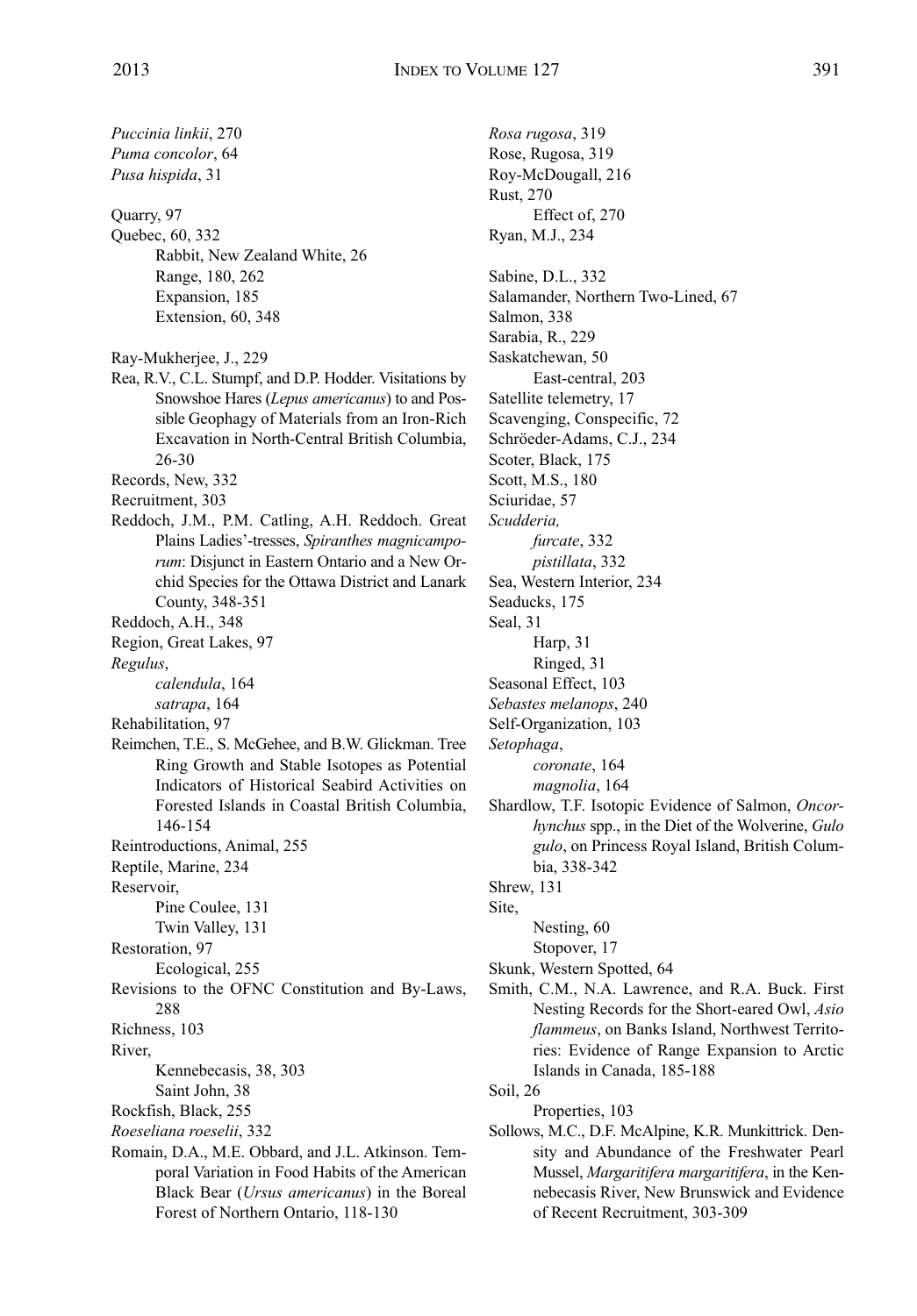*Somateria mollisima*, 175 Soprovich, D., 131 *Sorex*, 131 South Carolina, 17 South Dakota, Northeastern, 72 Sovada, M.A., 72 *Spharagemon bolli*, 332 *Spilogale gracilis*, 64 *Spinus tristis*, 164 *Spiranthes magnicamporum*, 348 *Sporobolus vaginiflorus*, 155 var. *vaginiflorus*, 155 var. *inaequalis*, 155 var. *ozarkanus*, 155 Spruce, Sitka, 146 Staging Area, 17 Stamping Attack, 138 Stanton, J.D., 17 Station, Camera, 338 *Sterna hirundo*, 203 *Stethophyma lineatum*, 332 Steward, F.E.C., 44 Strait, Northumberland, 175 Stumpf, C.L., 26 Subspecies, 224 Succession, 50 Sunfish, Ocean, 38 Survey, Methodology, 216 Snow-tracking, 310 Swan, Trumpeter, 138 Sweetness, Berry, 270 Switchgrass, 44 *Tamias striatus*, 57 *Tamiasciurus hudsonicus*, 57 Taxonomy, 155 Telemetry, 178 Radio, 216 Teron, J.N, and L.J. Hutchison. Consumption of Truffles and other Fungi by the American Red Squirrel (*Tamiasciurus hudsonicus*) and the Eastern Chipmunk (*Tamias striatus*) (Sciuridae) in Northwestern Ontario, 57-59 Tern, Common, 203 *Tetrix, arenosa*, 332 *ornata*, 332 *subulata*, 332 Thomas, A.W., 332 Titman, R.D., G.J. Doucet, G. Weil, D.M. Bird. A Tribute to John Roger Bider, 1932–2013, 358-365 Transmitters, Acoustic, 255

Tree Rings, 146 Tribute, 76, 352, 358 Tricholomataceae, 57 *Trimerotropis verruculata*, 332 Truffles, 57 Turtle, Snapping, 138 Wood, 216 Tyson, J.D., Watkinson, D.A. Historical Distribution Records and New Records Confirm and Extend the Distribution of the Silver Lamprey, *Ichthyomyzon unicuspis*, in the Hayes River, Hudson Bay Watershed, Manitoba, 262-265 Underwood, R.M., 164 Underwood, T.J., and R.M. Underwood. Bird Behaviour on and Entanglement in Invasive Burdock (*Arctium* spp.) Plants in Winnipeg, Manitoba, 164-174 *Ursus americanus*, 118 Usurpation, 343 *Vaccinium*, *angustifolium*, 118 *macrocarpon*, 60 *myrtilloides*, 118 Vehicles, Off-road, 319 *Viburnum edule*, 270 Vireo, Blue-headed, 164 Red-eyed, 164 *Vireo*, *olivaceus*, 164 *solitarius*, 164 Vole, 131 Meadow, 44 Warbler, Magnolia, 164 Nashville, 164 Orange-crowned, 164 Tennessee, 164 Yellow-rumped, 164 Water Treading Display, 138 Waterbirds, Colonial, 72, 203 Watkinson, D.A., 262 Way, J.G. Taxonomic Implications of Morphological and Genetic Differences in Northeastern Coyotes (Coywolves) (*Canis latrans* × *C. lycaon*), Western Coyotes (*C. latrans*), and Eastern Wolves (*C. lycaon* or *C. lupus lycaon*), 1-16 Weasel, Prairie Long-tailed, 131 Welch, D.W., 255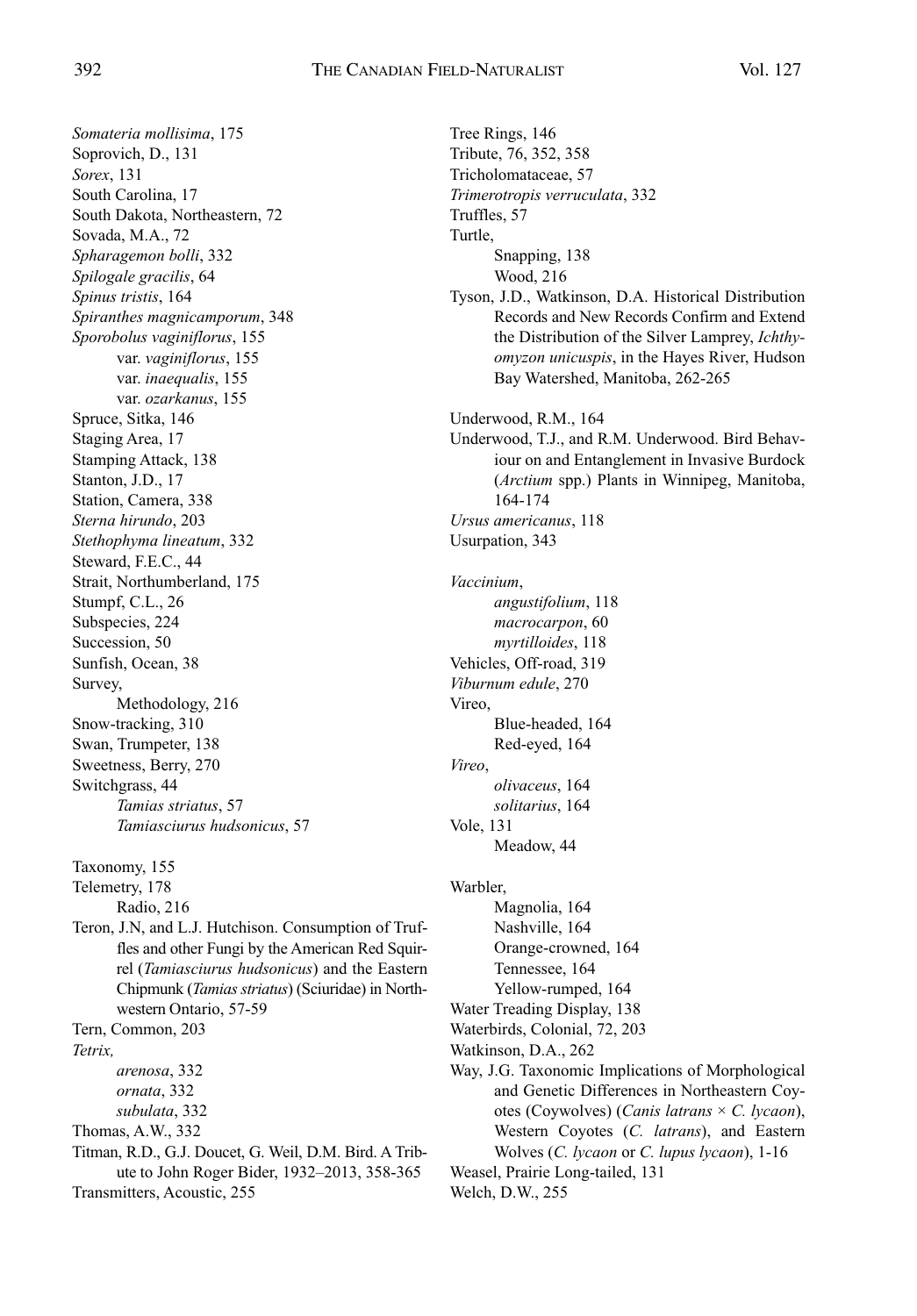Whale, 31 Common Mink, 31 Beluga, 31 Wildlife Camera, 26 Wilson, S. Abundance, Distribution, and Species Assemblages of Colonial Waterbirds in the Boreal Region of West-Central Manitoba and East-Central Saskatchewan, 203-210 Williams, M., 31 Wisconsin, 178 Wittmer, H.U., 64 Wolf, 1 Eastern, 1 Gray, 1, 70 'Great Lakes', 1 Red, 1 Wolf Recovery, 1 Wolfrey, T., 31 Wolverine, 338

### Index to Book Reviews

#### **Botany**

- Applegate, R. "Common Mosses of the Northeast and Appalachians" by Karl B. McKnight *et al*., 2013, 89
- O'Neill, J. "Aldrovanda, The Waterwheel Plant." by Adam Cross, 2012, 192-193

#### **Environment**

- Tegler, B. "Climate Change Biological and Human Aspects (Second Edition)" by Jonathan Cowie, 2013, 91
- Restani, M. "Protection of the Three Poles" edited by Falk Huettmann, 2012, 93-94

#### **Other**

- Applegate, R.D. "An Introduction to Population Genetics: Theory and Application" by Erasmus Nielson and Montgomery Slatkin, 2013, 281-282
- Carpenter, G. "Antarctica Global Science from a Frozen Continent." by David W.H. Walton, 2013, 193-194
- Houston, C.S. "Alexander Wilson: the Scot who founded American Ornithology." by Edward H. Burtt, Jr. and William E. Davis, Jr., 2013, 283-284
- John, R., New Titles, 95, 196-197, 284, 376
- McBride, B. "Walking Wild Shores: Portraits of the Natural World" by Kevin Winker, 2013, 374-375
- O'Neill, J. "The Efficiency Trap: Finding a Better Way to Achieve a Sustainable Energy Future" by Steve Hallett, 2013, 375-376

Woodford, J.E., 178 Woodpecker, Downy, 164 Red-headed, 343

*Xanthoparmelia angustiphylla*, 240

Yellowthroat, Common, 164

Young, A. War of the Wasps: Is *Diadegma insulare* or *Microplitis plutellae* a More Effective Parasitoid of the Diamondback Moth, *Plutella xylostella*?, 211-215

Yukon, 234

Zazula, G.D., 234

*Zoarces americanus*, 38

- Zurbrigg, E., *et al*. The Ottawa Field-Naturalists' Club Awards for 2012, Presented April 2013, 379-384
- Smith, T.W. "The Reindeer Botanist: Alf Erling Porsild, 1901–1977" by Wendy Dathan, 2012, 282-283

#### **Zoology**

- Applegate, R.D. "Odd Couples" by Daphne J. Fairbairn, 2013, 191
- Armstrong, T. "Ecology and Conservation of the Sirenia. Dugongs and Manatees" by Helene Marsh *et al*., 2011, 85-86
- Brooks, R.J. "The Snakes of Ontario: Natural History, Distribution and Status" by Jeffrey C. Rowell, 2013, 87-89
- Clark, H.O. "The Crossley ID Guide: Raptors" by Richard Crossley *et al*., 2013, 84-85
- Cook, F.R. "The Eponym Dictionary of Amphibians" by Bo Beolens *et al*., 2013, 275-276
- Cook, F.R. "Frogs of the United States and Canada (2 Volumes)" by C. Kenneth Dodd Jr., 2013, 368- 369
- Foster, R.F. "Field Guide to Jewel Beetles (Coleoptera: Buprestidae) of Northeastern North America" by S.M. Paiero *et al*., 2012, 276-277
- Houston, C.S. "The Boreal Owl: Ecology, Behaviour and Conservation of a Forest-dwelling Predator" by Erkki Korpimaki and Harri Hakkarainen, 2012, 277-278
- Houston, C.S. "Enter the Realm of the Golden Eagle" by David H. Ellis, 2013, 370-371
- Iles, M. "The Unfeathered Bird" by Katrine van Grouw, 2013, 189-190